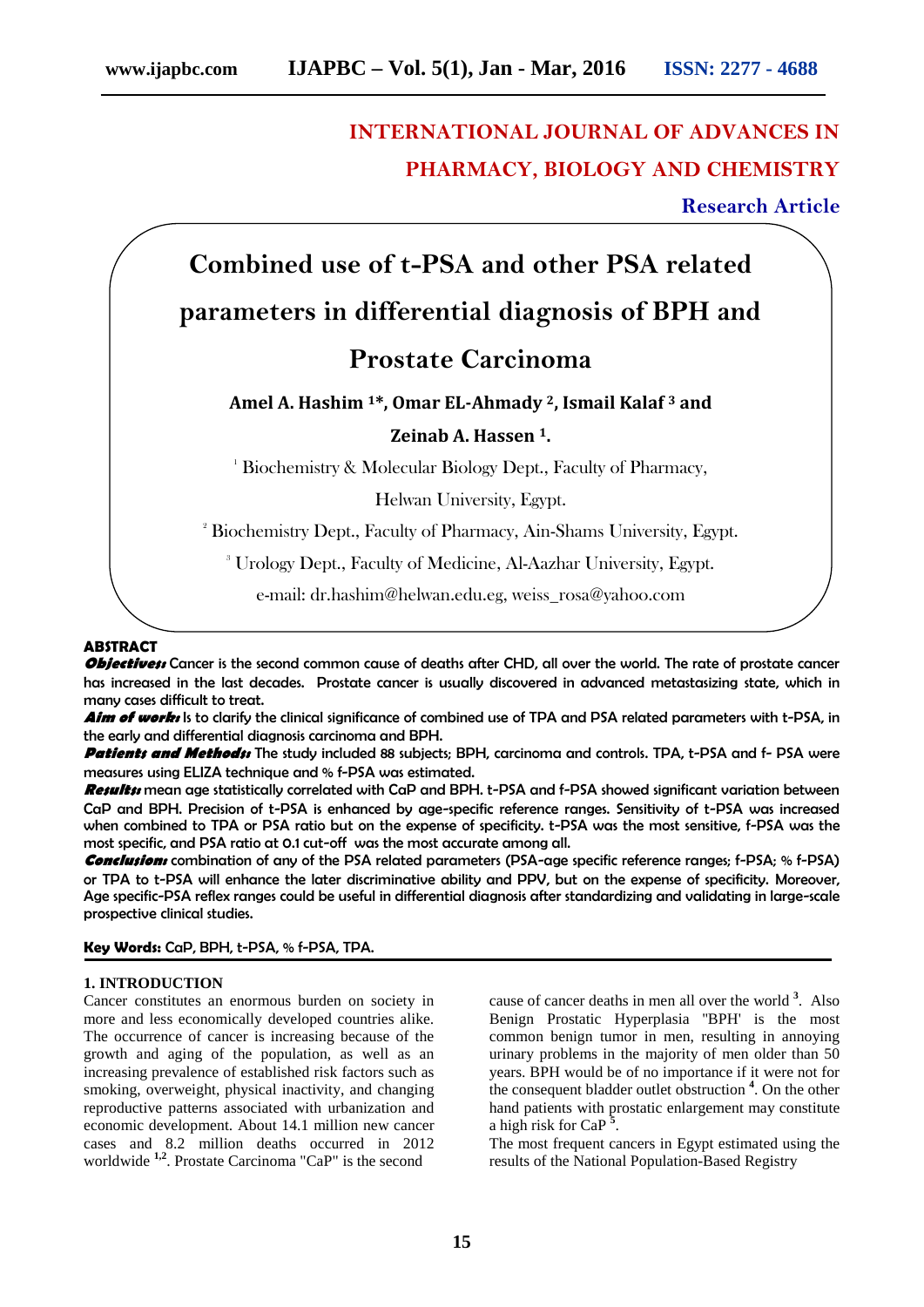Program of Egypt 2008–2011; found that CaP ranking was the  $6<sup>th</sup>$  (4.27%) in frequency among male tumors, and as the elderly population continues to expand, it is likely that scope of this problem will continue to increase, with an estimated increased up to 3398 cases by year 2020 **<sup>6</sup>** .

Prostate-specific Antigen "PSA" is a kallikrien-like serine protease **<sup>7</sup>** , involved in the liquefaction of seminal coagulum upon ejaculation, first discovered by WANG et al. **<sup>8</sup>** . It is an organ specific marker, secreted primarily by prostatic epithelial cells **9, <sup>10</sup>**. PSA exists in circulation as 70-90% complexed to antichymotrypsin "one of the extracellular protease inhibitors"  $\frac{11}{1}$ , the uncomplexed form "f-PSA" is less in carcinoma than that of BPH, which gives a clue to the importance of free to total PSA ratio in the enhancement of PSA sensitivity and specificity **<sup>12</sup>** .

In 1993, the American Cancer Society recommended the use of PSA for early diagnosis of prostatic carcinoma. In fact, PSA has become one of the major tumor markers as it provides a very sensitive index, being increased in over 90% of cases when first diagnosed, and now it has well established monitoring values.

In 1980, Björklund isolated tissue polypeptide antigen "TPA" from epithelia of human placenta and cancer tissue, identified as unique polydispersed heterogeneous<br>unconjugated polypeptide protein, intermediate unconjugated polypeptide protein, filaments, identified by antibodies that react with Cytokeratins **<sup>13</sup>** , released into circulation with normal and malignant epithelial turn over or tumor necrosis, Therefore, considered as cell proliferation marker **<sup>14</sup>** . Serum TPA is elevated in pregnancy, some inflammatory diseases but with much lesser levels than cancers and usually return to normal levels much quick er **<sup>15</sup>** . Until now TPA is used with other specific markers for differentiation between tumors **<sup>16</sup>** .

*Aim of this study* was to clarify the role of % f-PSA in the improvement of both sensitivity and specificity of t- PSA, and effect of combined with TPA in the differential diagnosis of prostate carcinoma and BPH.

#### **2. SUBJECTS AND METHODS**

#### *2.1. Subjects:*

This study included 132 consecutive patients who presented themselves to the in/ out patient urology clinics of El-Hussein and Saied Galal educational hospitals, for the evaluation of prostatic diseases or complaining from urinary dysfunction not attributed to other causes. All subjects gave an informed written consent for participation, and the study was approved by the ethics committee of clinical oncology department, Al-Azhar university hospitals.

Patients were not pre-selected for this study and referral to the clinic was solely on suspicion of CaP or BPH, as indicated. The investigator was unaware of the previous clinical history until after sampling to prevent bias. Prostate was assessed in all cases by DRE, TRUS, and/or histologically either by TRUS guided needle biopsy, radical prostatectomy, transuretheral resection

or open prostatectomy in order to build a complete clinical picture for each patient. Histopathology was carried out according to the WHO classification, grading and TNM system was used for staging **<sup>17</sup>** .

Only patients who had no previous prostatic manipulation or catheter indwelling for at least one month were included. Cases that matched the specification for this study including the control group were 88 patients. Patients were subdivided into BPH and CaP groups. Volunteers, according to their recent clinical data available; suffering no prostatic diseases and away from any factor that influence the studied markers, were included as control subjects.

#### *2.2. Specimens' collection, handling and storage:*

Before any prostatic manipulation blood samples from all the studied groups were freshly withdrawn by venipuncture, incubated in decline tubes at room temperature (using Centrifuge Type: Z 200 A, SN: 44970371, 6000 rpm, 50– 60 Hz., 1997 – Germany). Serum was aspirated then divided into four aliquots. Samples were obtained and processed within one hour and immediately frozen <sup>18</sup> at –70 °C until time for analysis. These storage conditions were proven to be sufficient to prevent deterioration of investigated parameters **<sup>19</sup>** .

#### *2.3. Investigated parameters:*

After one cycle of slowly thawing, serum was left to reach room temperature, thoroughly mixed (using Vortex Cat. No.: SA 6, SN: 6004, 50 Hz., Great Britain.), then used for:

- 1. Quantitative determination of TPA using IdeaLTM Monoclonal TPAcyk ELISA kit (Cat. No. 30, Sweden)<sup>20</sup>.
- 2. Quantitative determination of t-PSA using CanAg PSA EIA kit (CanAg Diagnostics Prod. No. 300-10, Sweden) according to the manufacturer's instructions.
- 3. Quantitative determination of f-PSA using CanAg Free PSA EIA kit (CanAg Diagnostics Prod. No. 330-10, Sweden) according to the manufacturer's instructions.
- 4. Calculation of f/ t-PSA ratio.

#### *2.4. Statistical analysis*

Statistics were calculated for the entire study cohort, using GraphPad Instat tm V2.04. Appropriate graphs were plotted when needed using Prism V4.03. Diagnostic accuracy was calculated according to Reed et al. **<sup>21</sup>** .

#### **3. RESULTS**

#### **3.1. Clinical and demographic profile of the studied groups**

As shown in table-1: The study included 88 patients with age range 45-88 years. 55 were BPH patients: 12.73% had a history of TURP, 3.6% have had prostatectomy long ago. 26 were CaP patients: 15.38%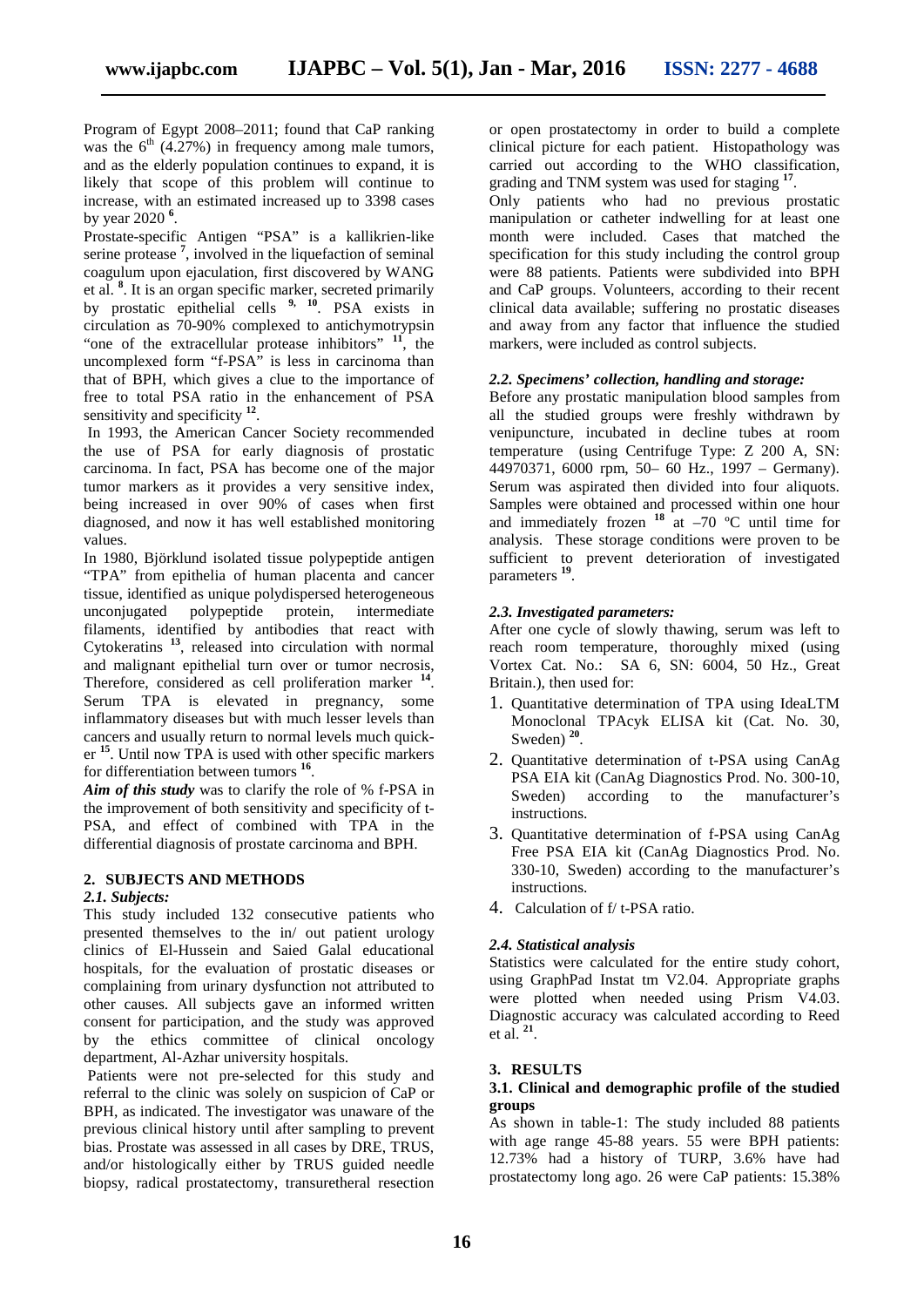were had distant metastasis, 7.69% had a history of TURP, 3.85% were combined with BPH. The two groups were compared with 7 healthy controls.

In the present study mean age statistically correlated with high significance to incidence of CaP  $(70.02 \pm 1.6)$ and BPH (63.13 $\pm$ 1.2) compared to control (56.00 $\pm$ 2.2) at  $p < 0.01$ , using Tukey-Kramer Multiple), which indicate higher prevalence of cancer with age.

#### **3.2. Descriptive analyses**

#### *3.2.1. Investigated serum markers:*

As shown in table-2: TPA was elevated in all patients compared to controls despite it was lower than its established cutoff value (70 U/L). t-PSA and f-PSA was elevated in all patients with statisticaly significant difference between BPH and CaP at  $p$  < 0.01 and  $p$  < 0.05 respectively (using Kruskal-Wallis non-parametric ANOVA). TPA and f/t-PSA ratio of CaP showed no significant variation neither from control nor BPH.

#### *3.2.2. Age-specific reference range of t-PSA:*

Distribution of t-PSA according to age-specific reference ranges established by Oesterling et al.**<sup>21</sup>** is demonstrated in table-3. It was clear that precision of t- PSA is enhanced by age-specific reference ranges, which is statistically significant at  $p < 0.01$ , using Chisquare test.

#### **3.3. Correlation studies**

Linear regression is shown in table-4 and Fig-1: There was no significant correlation between age and any of the investigated parameters. TPA showed a direct but weak correlation with both t- and f-PSA (r= 0.2383 and 0.2231 respectively at  $p < 0.05$ ). f-PSA showed directly moderate correlation with f/t-PSA ratio, and directly strong correlation with t-PSA ( $r= 0.3916$  and 0.8921 at  $p < 0.001$  and  $p < 0.0001$  respectively).

#### **3.4. Diagnostic accuracy**

A comparison of the effectiveness of the investigated markers and f/t-PSA (at different cutoffs) in differential diagnosis between BPH and CaP was carried out by calculating the five diagnostic accuracy indices: Accuracy, sensitivity, specificity, positive predictive value, and negative predictive value. Best accuracy as attained by f/t-PSA ratio at 0.1 cutoff value then f-PSA, as shown in table-5.

#### **3.5. Combined sensitivity**

Table-6 shows the t-PSA sensitivity when combined to processes, the investigated markers. Sensitivity of t-PSA was increased when combined to TPA or PSA ratio (cut off 0.1, 0.15, 0.22, and 0.25) but on the expense of specificity (using chi-square test). Sensitivity of t-PSA was not enhanced when combined to f-PSA.

# **4. DISCUSION**

Although BPH would be of no importance if it were not for the consequent bladder outlet obstruction **<sup>4</sup>** , it may constitute a high risk for CaP **<sup>5</sup>** . According to the last

National Population-Based Registry Program of Egypt 2008–2011; CaP ranked the  $6<sup>th</sup>$  (4.27%) in frequency among male tumor, and as the elderly population continues to expand, it is likely that scope of this problem will continue to increase, with an estimated increased up to 3398 cases by year 2020 **<sup>5</sup>** .

Unfortunately, the majority of CaP has spread beyond the gland when first diagnosed using the conventional detection method, DRE. Prognosis is poor and treatment options are limited to palliative therapy with late stage disease. The most promising alternative for improving the prognosis of patients with CaP is to enhance early detection of organ confined CaP in younger men, and to enhance the differential diagnosis of CaP from BPH **<sup>23</sup>** .

In this study we sought to clarify the impact of combined use of f/t-PSA ratio and TPA on the improvement of t-PSA accuracy, in addition to their role in the differential diagnosis between CaP and BPH.

#### **4.1. Investigated markers**

#### *4.1.1. PSA*

PSA has become one of the famous tumor markers, being increased in over 90% of cases when first diagnosed, although it typically lacks sensitivity and specificity desired of a diagnostic marker **<sup>24</sup>** , but still clinically the most useful marker available for diagnosis and management of CaP. PSA level is the best diagnostic method for the early detection of CaP when compared to DRE at a detection rate of 2.2-2.5% versus 1.3-1.7% **<sup>25</sup>** .

PSA not only a diagnostic tool but helps in the prediction of pathological and histology of the tumor when combined with other staging systems and also used in monitoring and evaluation of therapy. Follow up of patients after radical prostatectomy can consist solely of monitoring for the reappearance of detectable serum PSA due to its unique organ specificity <sup>26</sup>.

The American Urological Association and the American Cancer Society recommend PSA and DRE from age 50 years in general population, also high-risk populations (mainly African-Americans and men with a positive family history) start screening at the age 40, in contrast the U.S NCI didn't.

In the present study t-PSA of control didn't exceed the well established cut-off, in agreement with previous studies  $27$ . It was significantly elevated in both CaP and BPH*,* without a clear discriminative borderline. That is attributed to that PSA is an epithelial cell marker rather than a CaP marker, therefore, other proliferative *i.e.*, inflammatory and benign transformations, are also able to induce such cell alterations and affect PSA levels **<sup>28</sup>** . In addition 38% to 48% of patients (with organ confined CaP) have normal PSA values. Molecular forms of PSA have demonstrated potential benefits in distinguishing BPH from CaP  $^{29}$ .

#### *4.1.2. f-PSA and % f/t-PSA ratio*

Since there is a substantial overlap in total PSA levels between men with BPH and those with CaP, recently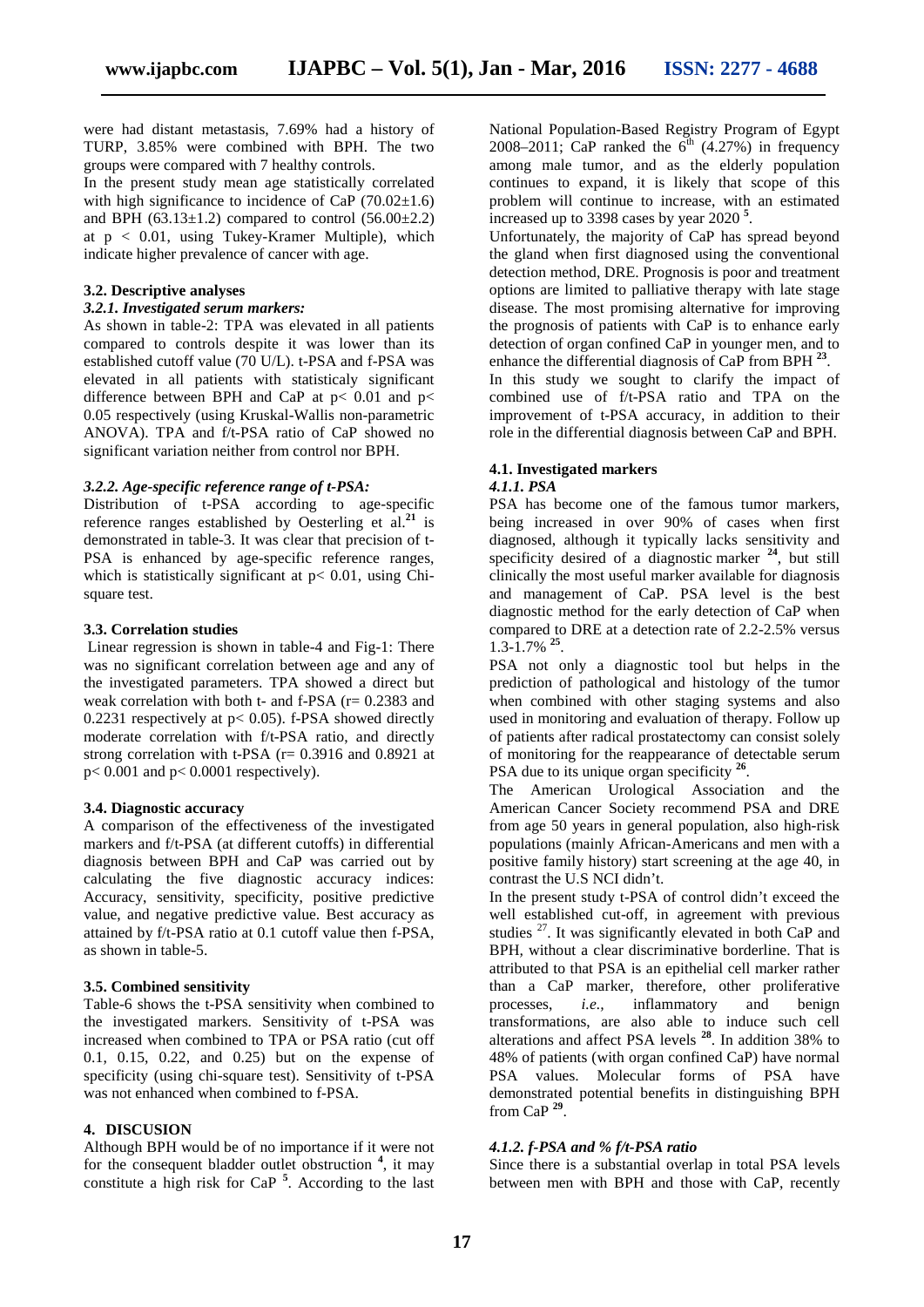the measurement of the %f-PSA ratio has been introduced as a useful clinical tool for early detection of clinically localized CaP **<sup>30</sup>** .

It is presently unclear why f-PSA is less in CaP than BPH. Partin and Carter have speculated that this difference might be due to the mechanisms that prostatic cells use to prevent the escape of PSA from the ductal system into the blood stream **<sup>31</sup>** .

In the contrary, our results showed that serum level of f- PSA was clearly elevated in CaP with a discriminative ability from that of BPH, taking in consideration that the mean value of BPH was within the established cut off.

The existing study demonstrated f/t-PSA ratio had no significant difference from that of control, contradicting Stamey et al. who reported clinical significance of % f- PSA in the t-PSA values between 4.0-10.0 ng/ml, where the differential diagnosis of CaP is most difficult **<sup>32</sup>** . These findings were confirmed by Christensson et al. (1993), who demonstrated that %f-PSA, is lower in patients with CaP than BPH, and is a more sensitive means of discriminating between these two conditions **33** . In line, Partin et al. (1996) demonstrated that a patient with a low %f-PSA (less than 10%) had a higher probability of cancer  $(63±9%)$  than patients with a high %f-PSA less than 26% (2±3%) **<sup>34</sup>** .

Discussing the suitable cut-off of PSA ratio; Luderer et al. reported that 0.15 could differentiate between BPH and CaP at t-PSA within 4.1-10 ng/ml ( $p < 0.0001$ )<sup>35</sup>. Partin and Carter demonstrated that using a cutoff of 20% f/t-PSA, maintained a sensitivity greater than 95% for detecting cancer while eliminating 29% of the unnecessary biopsies for men with serum PSA levels between 4-10 ng/ml **<sup>31</sup>** .

In the intermediate t-PSA range of 4.0-10.0 ng/ml the f/t-PSA ratio improves the specificity of total serum PSA significantly. A cutoff level of 0.20 or less combined with a positive DRE as indicators for biopsy decreases the number of biopsies in that range by 38%, while maintaining the level of sensitivity at 88% **<sup>36</sup>** .

Patients with a %f-PSA cut point of 0.25 could detect at least 95% of CaP and decrease 26.9% of negative biopsies in the grey zone **<sup>37</sup>** .

%f-PSA may be used for diagnosis and staging of prostate cancer. When used for diagnosis, patients with greater than 25% f-PSA need not undergo biopsy unless family or medical history suggests otherwise. This approach would detect 95% of cancers and spare 20% of men with benign disease from biopsy. The missed cancers with high %f-PSA are more likely to be in older men and are primarily organ confined, small tumors with low Gleason sums. With annual screening it would be possible to monitor patients, with increasing PSA levels or decreasing %f-PSA, to detect what tend to be less advanced tumors **<sup>38</sup>** .

Chronic prostatitis is not characterized by elevated t- PSA concentrations alone but also by a decreased %f/t- PSA, a tendency similar to that in CaP. This unspecific change in percentage of free PSA must be considered to interpret the f/t-PSA correctly **<sup>39</sup>** .

#### *4.1.2. TPA*

Patients with malignancies and normal TPA serum levels fare better than those for whom TPA is elevated. It has been shown to be the most reliable prognostic marker in single-test estimates as well as in a multivariate life analysis (*p<*0.01) in men with CaP when compared with PAP, ESR, patient age, tumor grade, and presence or absence of skeletal metastases **<sup>40</sup>** . The present study investigated TPA role in differential diagnosis of prostate tumors. Serum levels of TPA, was elevated in both of BPH and CaP with no discriminative ability, proportional only to tumor size.

#### **4.2. Impact of Age**

Age is one of the risk factors for cancer **<sup>41</sup>** . A positive family history in addition to race and age are among the strongest known risk factors for CaP  $\frac{42}{1}$ . In the present study age was significantly correlated to incidence of CaP and BPH, in accordance with Wang and Shen **<sup>43</sup>** .

#### *4.2.1. Age-specific reference range of t-PSA:*

To improve the diagnostic usefulness of serum PSA, attempts have been made to streamline its ranges by adjusting with dependable variables such as: prostate size (*i.e.,* PSA-density), increase over time (*i.e.* PSA velocity) and patient age **22, 29** .

The concept of age-specific reference ranges was introduced by Oesterling and coworkers in 1993 as a modality by which the sensitivity and specificity of PSA test could be improved **<sup>22</sup>** ; based on the fact that serum PSA concentration positively correlates with age, with a higher proportion of men found to have PSA level above the standard reference range (0-4 ng/ml) as their ages increase **<sup>43</sup>** .This increase is due to gland enlargement as well as other factors intrinsic to aging of prostate, such as leaky physiologic barriers **<sup>24</sup>**, clinical or subclinical prostatitis*,* prostatic ischemia, etc **<sup>45</sup>** .

In the present study, distribution of t-PSA according to age-specific reference ranges established by Oesterling et al. **<sup>22</sup>** had statistically significant discriminative ability between BPH and CaP. In line with Arcangeli et al. who reported that these ranges will increase cancer detection in younger men (in whom early detection and cure are most desirable) and minimize detection of possibly insignificant tumors in older men who are less likely to benefit from treatment **<sup>46</sup>** . On the contrary, Babaian et al. reported that clinically volume referenced PSA is comparable to PSA, and both are superior to age referenced PSA and PSA density in the detection of prostate cancer **<sup>47</sup>** . In line, many other researches opposed according to age-specific reference ranges of t- PSA **22, 48** .

In men with total PSA values between 2.5-20.0 ng/ml, the f/t-PSA significantly differentiated between benign and malignant histologic states. Log linear modeling indicated distinct differences in the risk for cancer as a function of f/t-PSA, t-PSA, and age. The highest probability for cancer was observed in men over 70 years old who had f/t-PSA less than 7% and t-PSA 10.0 ng/ml **<sup>49</sup>** .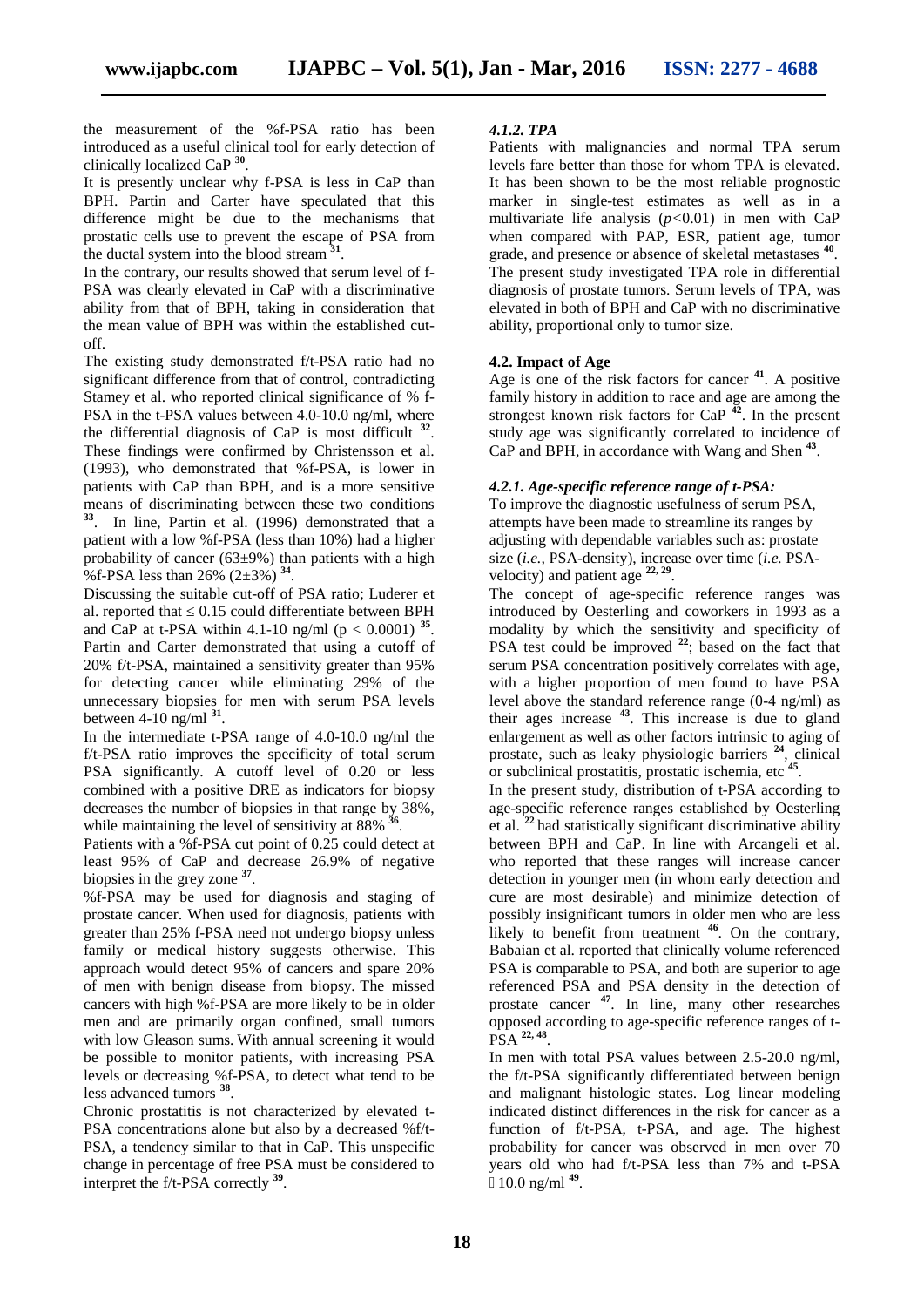### **4.3. Correlation studies**

In the present study, t-PSA showed a statistically significant correlation with TPA and f-PSA. While f- PSA correlated with TPA and PSA ratio. None of the used markers showed significant correlation with age in the contrary to Oesterling et al. **<sup>22</sup>** .

In the contrary, Partin et al. demonstrated that %f-PSA increase with increase age and decrease in t-PSA. Although the correlation was weak ( $r = -0.21$ ,  $p =$ 0.01), it resulted in a 95% sensitivity  $(\pm 5\%, 95\%)$ confidence interval) cut-point of 22% in men with PSA between 4 and 6 ng/ml and 20% in men with PSA between 6 and 10 ng/ml. Caution must be used in interpreting data  $\leq 4$  ng/ml and more than 10 ng/ml <sup>34</sup>. .

In contrast, a direct correlation of PSA ratio with patient age was reported. Conversely when including younger men in the study cohort they also demonstrated a direct, negative correlation **<sup>23</sup>** .

Partin and Carter concluded from their study that age correlated directly with f-PSA ( $r = 0.45$ ) and t-PSA ( $r =$ 0.45). The correlation between age and PSA ratio was linear and no age-specific cut-off ranges was demonstrated **<sup>31</sup>** .

#### **4.4. Diagnostic accuracy of investigated markers**

A comparison of the effectiveness of TPA, t-PSA, f- PSA, PSA ratio for detecting CaP was carried out by calculating the four diagnostic accuracy indices, revealing that; t-PSA is the most sensitive, f-PSA is the most specific, and PSA ratio at 0.1cut-off is the most accurate among all. It was clear that as the cut-off increases the discriminative property of ratio PSA decreases.

Recent studies by Catalona et al. have confirmed the earlier observations suggesting that % cut-off values ranging between 0.17-0.25 (0.23) could maintain a sensitivity greater than 90% while decreasing the number of unnecessary biopsies 25- 40% among men with serum PSA levels between 4-10 ng/ml with a more than  $40 \text{cm}^3$  prostate volume  $11, 33, 50$ .

Wolff et al. reported that a threshold value for f/t-PSA of 14% was chosen, as it showed the highest sum of sensitivity and specificity, this gave a sensitivity of 84%, a specificity of 80%, a PPV of 78%, and NPV of 85% and wt. accuracy of 82% **<sup>51</sup>** . Recker et al. reported that by the use of different cut-off values for %f-PSA the following detection rate (sensitivity) for both of CaP/BPH respectively was: at cut-off value of 0.15 was 67.4/ 20%, at 0.1 was 38.78/ 4.4%, at 0.2 was 81.07/ 38.9%, and at 0.25 was 89.27/ 58.9%. Taking in consideration, although the sensitivity is decreased by decreasing the cut-off, the specificity is increased **<sup>52</sup>** .

#### **4.5. Combined sensitivity**

The different PSA molecular forms have withdrawn a global attention, in attempt to increase the specificity and the sensitivity of PSA testing **23, 29** . In our study the combined use of f-PSA with t-PSA, didn't affect

sensitivity or specificity, while combination with TPA or PSA ratio increased sensitivity of t-PSA on the expense of specificity.

In the contrary, it was reported that sing the %f-PSA an increase in specificity from 55% to 73% without compromising sensitivity, however, these studies were limited by small numbers of patients who had a wide range of PSA values **<sup>33</sup>** . Partin et al. demonstrated that the use of %f-PSA increased PSA specificity and resulted in a 95% sensitivity  $(\pm 5\% , 95\% )$  confidence interval) cut-point of 0.22 in men with PSA between 4 and 6 ng/ml and 20% in men with PSA between 6 and 10 ng/ml **<sup>34</sup>** .

The use of f/t-PSA ratio enhances the specificity of PSA in distinguishing benign from malignant prostatic lesions. However, that ratio provides no additional diagnostic information with respect to pathological tumor stage, volume or grade than t-PSA only **<sup>53</sup>** .

### **5. CONCLUSION**

PSA is by no means the best, but until now it is the most reliable tumor marker available for the detection of CaP. Still as a single marker, is the most effective in detecting CaP, and the least was TPA. Despite that a combination of any of the PSA related parameters (PSA-age specific reference ranges; f-PSA; % f-PSA) or TPA to t-PSA will enhance the later discriminative ability and PPV, but on the expense of specificity. Moreover, Age specific-PSA reflex ranges could be useful in differential diagnosis after standardizing and validating in large-scale prospective clinical studies.

#### **6. RECOMMENDATIONS**

This study recommends the use of a combination of f/t- PSA ratio for the differential diagnosis of CaP from BPH, after adjusting the cutoff values of PSA ratio.

Age specific-PSA reflex ranges could be useful in differential diagnosis after standardization and validation in large-scale prospective clinical studies.

#### **7. ACKNOWLEDGMENT**

We appreciate the support given by the laboratory staff in Professor Dr. Ali Kalifa Oncology Diagnostic Unit, Faculty of Medicine- Ain-Shams University, and the medical staff/ assistants and nurses of urology department, Al-Hussein and Saied Galal educational hospitals, Al-Azhar University.

#### **8. DECLARATION**

Work of this study was a part of master thesis of Dr. Amel Hashim, under supervision of the rest of authors. Our results were orally presented in  $4<sup>th</sup>$  National Conference "Drug Handling in the  $21<sup>st</sup>$  Century", Egypt.

#### **9. CONFLICT OF INTEREST AND FUNDING**

Authors declare no conflicts of interest that might bias the study.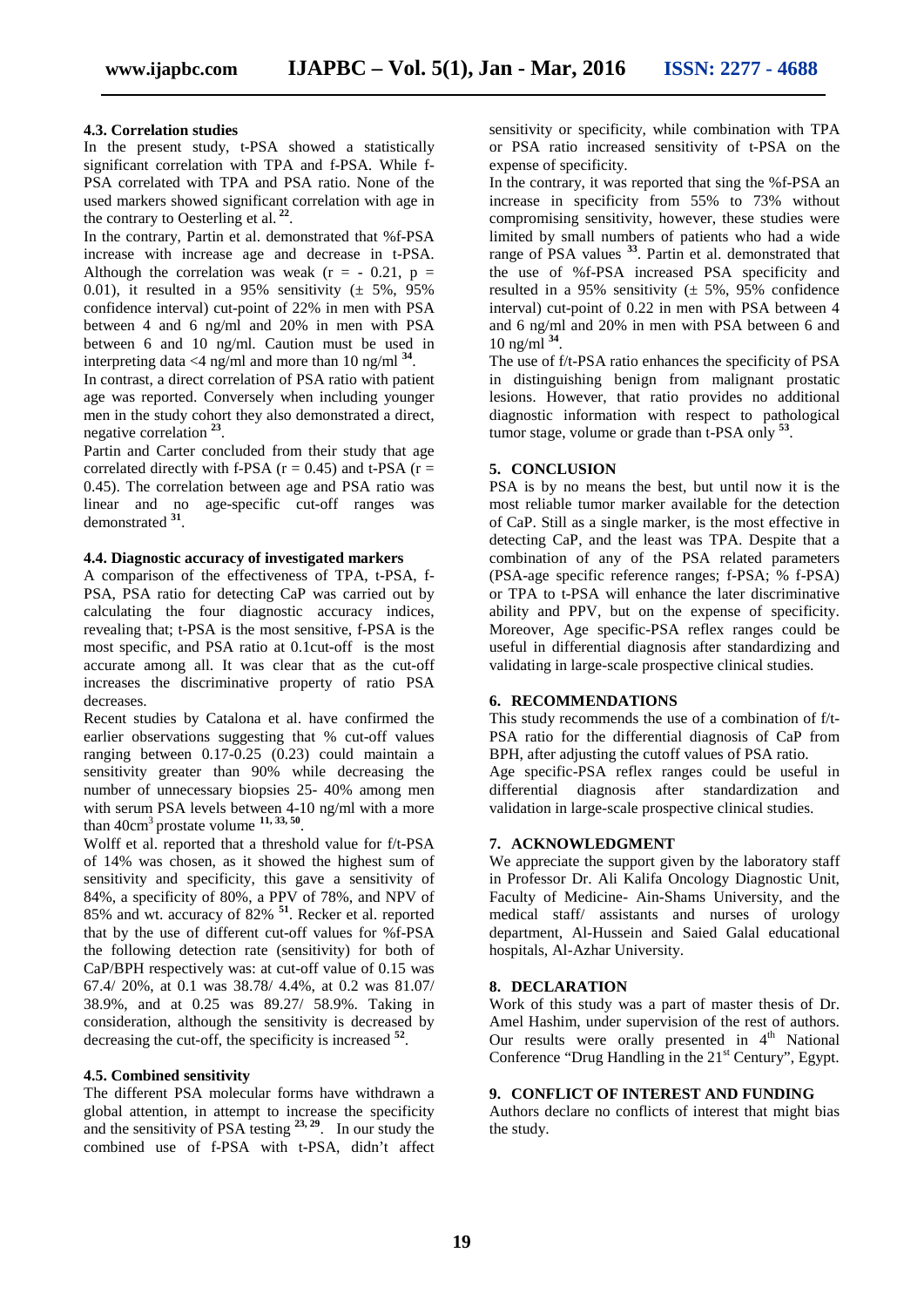| <b>Parameters</b>               | Control         | Clinical and Demographic Profile of the Studied Population<br>CaP | <b>BPH</b>         |
|---------------------------------|-----------------|-------------------------------------------------------------------|--------------------|
| N <sub>2</sub>                  | $\overline{7}$  | 26                                                                | 55                 |
| Age: (years)                    |                 |                                                                   |                    |
| $Mean \pm SE$                   | $56.00 \pm 2.2$ | $70.02 \pm 1.6$ ***                                               | $63.13 \pm 1.2$ ## |
| Range                           | $50 - 63$       | $57 - 88$                                                         | $45 - 83$          |
| Clinical history: (Nº)          |                 |                                                                   |                    |
| TURP                            |                 | $\sqrt{2}$                                                        | $\overline{7}$     |
| History of open prostatectomy   |                 | $\mathbf{1}$                                                      | $\mathbf{1}$       |
| Distant metastases              |                 | $\overline{4}$                                                    | $\mathbf{1}$       |
| Subcapsular orchiectomy         |                 | 6                                                                 |                    |
| TURP then radical prostatectomy |                 | $\mathbf{1}$                                                      |                    |
| History of other cancers        |                 |                                                                   |                    |
| Bladder cancer                  |                 | $\sqrt{2}$                                                        | $\mathbf{1}$       |
| Testicular cancer               |                 |                                                                   |                    |
| Renal cancer                    |                 |                                                                   | $\mathbf{1}$       |
| Combined with BPH               |                 | $\mathbf{1}$                                                      |                    |
| Pathological Grade: (Nº)        |                 |                                                                   |                    |
| $\mathbf I$                     |                 | $\mathbf{1}$                                                      |                    |
| $_{\rm II}$                     |                 | 5                                                                 | $\mathbf{1}$       |
| III                             |                 | $1\,$                                                             | 2                  |
| Combined Gleason Score: (Nº)    |                 |                                                                   |                    |
| $(4+5)$                         |                 | $\overline{2}$                                                    |                    |
| $6(3+3)$                        |                 | $\mathbf{1}$                                                      |                    |
| $5(3+2)$                        |                 | $\overline{2}$                                                    |                    |
| $(3+4)$                         |                 | $\mathfrak{Z}$                                                    |                    |
| $(5+4)$                         |                 | $\,1\,$                                                           |                    |
| $(5+6)$                         |                 | $\mathbf{1}$                                                      |                    |
| Stage: $( )$                    |                 |                                                                   |                    |
| $T_{4a}$                        |                 | $\mathbf{1}$                                                      |                    |
| $T_{2+3}$                       |                 | $\mathbf{1}$                                                      |                    |
| $T_{3a}$                        |                 | $\mathbf{1}$                                                      |                    |
| $T_3$                           |                 | $\mathbf{1}$                                                      |                    |

**Table 1 Clinical and Demographic Profile of the Studied Population**

№: Total number in each group, BPH: Benign prostatic hyperplasia, CaP: Carcinoma of prostate. C: Control volunteers.\*\*\*: p< 0.001 when compared to control group, ##: p< 0.01 when compared to CaP using Tukey-Kramer Multiple Comparisons Test. Data were approximated to the second decimal.

| Table 2                                                       |  |
|---------------------------------------------------------------|--|
| Serum level of investigated markers in the studied population |  |

|                                |                  | berum icycl of investigated markers in the studied population |                              |  |  |  |  |
|--------------------------------|------------------|---------------------------------------------------------------|------------------------------|--|--|--|--|
| Markers (cut-off)              | Control          | CaP                                                           | <b>BPH</b>                   |  |  |  |  |
| <b>TPA:</b> $(70 \text{ U/L})$ |                  |                                                               |                              |  |  |  |  |
|                                |                  | 25                                                            | 54                           |  |  |  |  |
| Mean $\pm$ SE                  | $35.12 \pm 7.23$ | $64.34 \pm 10.02$                                             | $56.71 \pm 7.63$             |  |  |  |  |
| Range                          | $6.72 - 65.73$   | 5.74 - 173.11                                                 | $0.00 - 192.78$              |  |  |  |  |
| $t$ -PSA: $(4 \text{ ng/ml})$  |                  |                                                               |                              |  |  |  |  |
|                                |                  | 26                                                            | 54                           |  |  |  |  |
| Mean $\pm$ SE                  | $1.19 \pm 0.47$  | $72.09 \pm 31.55$                                             | $4.87 \pm 0.90$ ##           |  |  |  |  |
| Range                          | $0.25 - 3.610$   | $0.52 - 820.0$                                                | $0.13 - 32.81$               |  |  |  |  |
| $f-PSA$ : $(1 \text{ ng/ml})$  |                  |                                                               |                              |  |  |  |  |
|                                |                  | 26                                                            | 55                           |  |  |  |  |
| Mean $\pm$ SE                  | $0.10 \pm 0.02$  | $16.70 \pm 8.51$                                              | $0.83 \pm 0.17$ <sup>#</sup> |  |  |  |  |
| Range                          | $0.03 - 0.19$    | $0.00 - 192.5$                                                | $0.00 - 6.99$                |  |  |  |  |
| f/t-PSA Ratio:                 |                  |                                                               |                              |  |  |  |  |
|                                |                  | 26                                                            | 54                           |  |  |  |  |
| Mean $\pm$ SE                  | $0.10 \pm 0.02$  | $0.16 \pm 0.04$                                               | $0.17 \pm 0.02$              |  |  |  |  |
| Range                          | $0.03 - 0.19$    | $0.00 - 0.90$                                                 | $0.00 - 0.62$                |  |  |  |  |

№: Total number in each group, BPH: Benign prostatic hyperplasia, CaP: Carcinoma of prostate, TPA: Tissue polypeptide antigen, t-PSA: total prostate specific antigen, f-PSA: free prostate specific antigen, f/ t-PSA ratio: ratio of free to total prostate specific antigen. #: p< 0.05, ##: p< 0.01 when compared to CaP using Tukey-Kramer Multiple Comparisons Test. Data were approximated to the second decimal.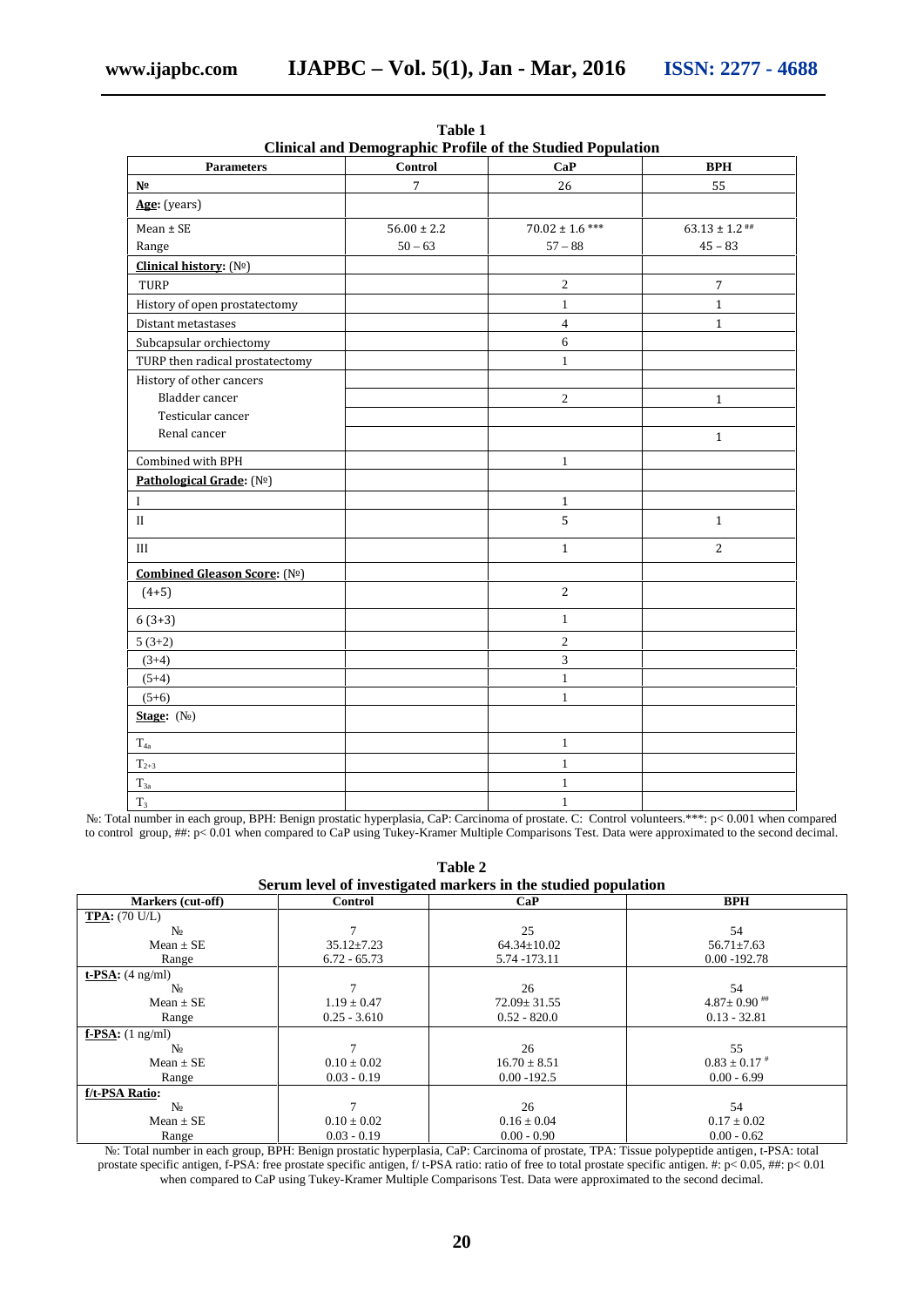| Distribution of t-PSA (ng/mi) according to Age-Specific Reference Range |                                 |            |       |     |  |  |
|-------------------------------------------------------------------------|---------------------------------|------------|-------|-----|--|--|
| <b>Age Range</b>                                                        | $t$ -PSA Reflex Range $(ng/ml)$ | <b>BPH</b> | CaP   |     |  |  |
| (years)                                                                 |                                 |            |       |     |  |  |
| $40 - 49$                                                               | $0.0 - 2.5$                     | 0.0        | 0.0   | 0.0 |  |  |
| $50 - 59$                                                               | $0.0 - 3.5$                     | 66.67      | 0.0   | 100 |  |  |
| $60 - 69$                                                               | $0.0 - 4.5$                     | 61.9       | 30.77 | 100 |  |  |
| > 70                                                                    | $0.0 - 6.5$                     | 64.3       | 25    | 0.0 |  |  |

t-PSA: Total prostate specific antigen, BPH: Benign prostatic hyperplasia, CaP: Carcinoma of prostate. C: Control volunteers. All data are expressed in percentage and approximated to the second decimal. Age-specific reference ranges were calculated according to Oesterling et al. (1993). Chi-square= 8.20513 at  $p < 0.01$ 

**Table 4**

| Linear regression in-between investigated markers. |    |         |                |  |  |
|----------------------------------------------------|----|---------|----------------|--|--|
| <b>Tested correlation</b>                          |    | r       |                |  |  |
| Age vs. TPA                                        | 79 | 0.09023 | > 0.05         |  |  |
| Age vs. t-PSA                                      | 80 | 0.1801  | > 0.05         |  |  |
| Age vs. f-PSA                                      | 81 | 0.1553  | > 0.05         |  |  |
| Age vs. Ratio                                      | 80 | 0.02371 | > 0.05         |  |  |
| t-PSA vs. TPA                                      | 79 | 0.2383  | ${}< 0.05$     |  |  |
| t-PSA vs. f-PSA                                    | 80 | 0.8921  | ${}_{< 0.001}$ |  |  |
| t-PSA vs. Ratio                                    | 79 | 0.1116  | > 0.05         |  |  |
| f-PSA vs. Ratio                                    | 79 | 0.3916  | ${}_{< 0.001}$ |  |  |
| f-PSA vs. TPA                                      | 79 | 0.2231  | ${}< 0.05$     |  |  |
| TPA vs. Ratio                                      | 79 | 0.03756 | > 0.05         |  |  |

**Table 3 Distribution of t-PSA (ng/ml) according to Age-Specific Reference Range**

№: Total number of patients (BPH and CaP), r: linear regression coefficient, TPA: Tissue polypeptide antigen, t-PSA: Total prostate specific antigen, f- PSA: Free prostate specific antigen, Ratio: Free to total prostate specific antigen ratio.

| Diagnostic accuracy indices of the studied markers at their reference cut-off values in serum |       |       |            |            |       |
|-----------------------------------------------------------------------------------------------|-------|-------|------------|------------|-------|
| <b>Marker</b> (cut-off)                                                                       | Sn.   | Sp.   | <b>PPV</b> | <b>NPV</b> | A     |
| $(70 \text{ U/L})$<br><b>TPA</b>                                                              | 40    | 70.4  | 38.46      | 71.7       | 60.76 |
| $t$ -PSA $(4 \text{ ng/ml})$                                                                  | 73.08 | 62.96 | 50         | 85         | 67.5  |
| $f$ -PSA $(1 \text{ ng/ml})$                                                                  | 65.4  | 94.6  | 56.7       | 82.35      | 72.84 |
| <b>PSA Ratio</b>                                                                              |       |       |            |            |       |
| 0.1                                                                                           | 46.2  | 74.1  | 46.15      | 74.1       | 77.5  |
| 0.15                                                                                          | 57.7  | 53.7  | 37.5       | 72.5       | 55    |
| 0.22                                                                                          | 80.8  | 31.5  | 36.21      | 77.27      | 47.5  |
| 0.25                                                                                          | 84.62 | 22.2  | 34.38      | 75         | 42.5  |

# **Table 5**

TPA: Tissue polypeptide antigen, t-PSA: Total prostate specific antigen, f-PSA: Free prostate specific antigen, Ratio: Free to total prostate specific antigen ratio, Sn: Sensitivity, Sp: Specificity, PPV: Positive Predictive Value, NPV: Negative Predictive Value, A: Accuracy. All data are expressed in percentage.

# **Table 6 Combined sensitivity of the studied serum markers at their reference cut-off values**

#### *A. TPA and t-PSA:*

| <b>Marker</b> (cut-off)   | <b>True Positive</b> | <b>False Negative</b> | <b>True Negative</b> | <b>False Positive</b> |
|---------------------------|----------------------|-----------------------|----------------------|-----------------------|
| <b>TPA (70 U/L)</b>       | 40                   | 60                    | 70.37                | 29.63                 |
| t-PSA $(4 \text{ ng/ml})$ | 73.08                | 26.92                 | 62.96                | 37.04                 |
| Combined                  | 80                   | 24                    | 57.41                | 42.59                 |

TPA: Tissue polypeptide antigen, t-PSA: Total prostate specific antigen.  $\therefore$  25 patients. All data are expressed in percentage and approximated to the second decimal. Combined Sensitivity=  $80\%$ , Chi-square =  $10.58$  at p<  $0.01$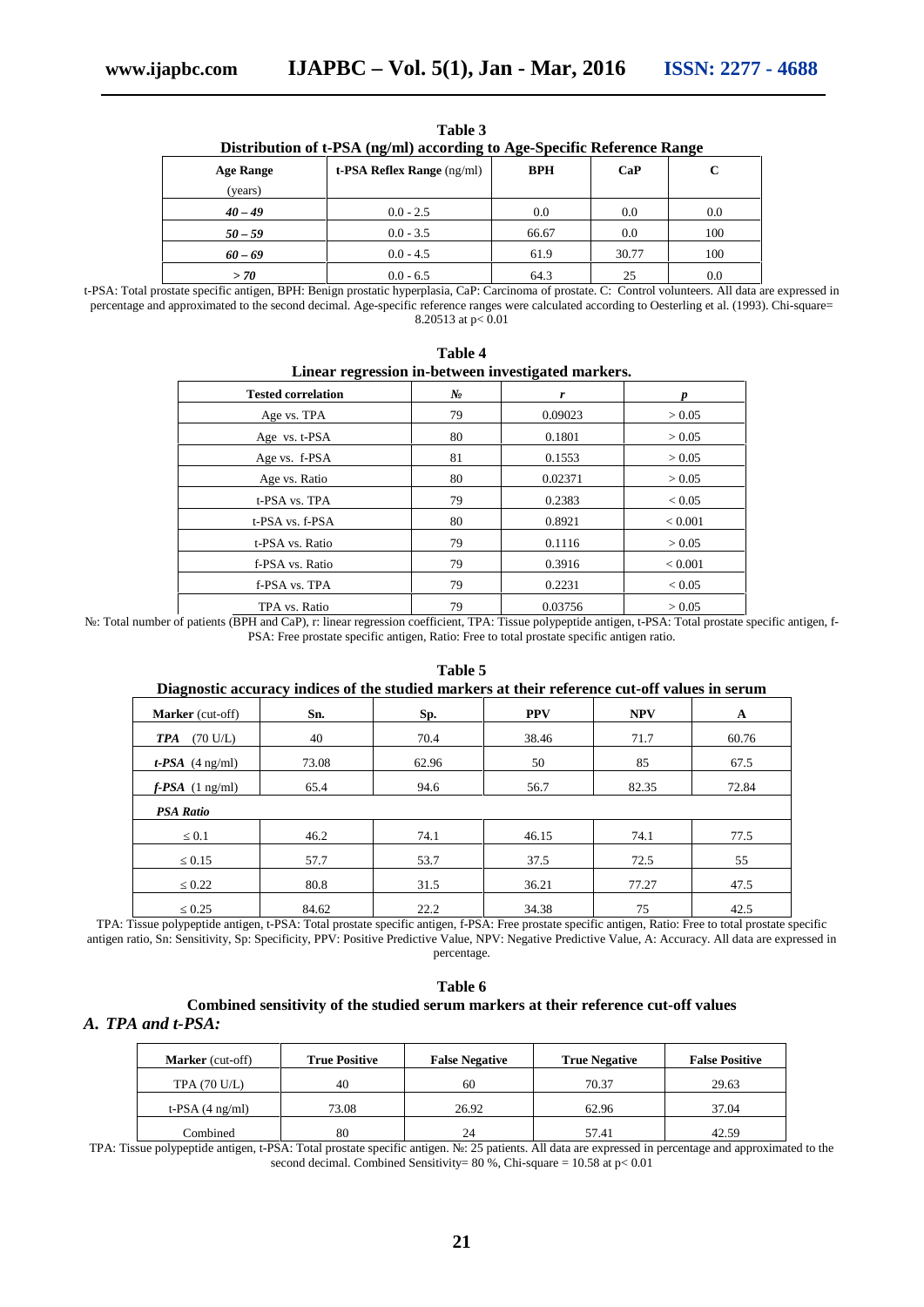# *B. t-PSA and f-PSA:*

| <b>Marker</b> (cut-off)   | <b>True Positive</b> | <b>False Negative</b> | <b>True Negative</b> | <b>False Positive</b> |
|---------------------------|----------------------|-----------------------|----------------------|-----------------------|
| t-PSA $(4 \text{ ng/ml})$ | 73.08%               | 26.92%                | 62.96%               | 37.04%                |
| f-PSA $(1 \text{ ng/ml})$ | 65.39%               | 34.62%                | 76.36%               | 23.64%                |
| Combined                  | 73.08%               | 26.92%                | 62.96%               | 37.04%                |

t-PSA: Total prostate specific antigen, f-PSA: Free prostate specific antigen. №: 26 patients. All data are expressed in percentage and approximated to the second decimal. Combined Sensitivity= 73.08 %, Chi-square = 14.37 at  $p < 0.0001$ 

# *C. t-PSA and f/t-PSA Ratio.*

| <b>Marker</b> | <b>True Positive</b> | <b>False Negative</b> | <b>True Negative</b> | <b>False Positive</b> | ${\bf X}^2$ |                          |
|---------------|----------------------|-----------------------|----------------------|-----------------------|-------------|--------------------------|
| t-PSA         | 73.08%               | 26.92%                | 62.96%               | 37.04%                | ۰           |                          |
| Ratio 0.1     | 46.15%               | 53.85%                | 74.07%               | 25.93%                | ۰           | $\overline{\phantom{a}}$ |
| Combined      | 84.62%               | 15.38%                | 46.30%               | 53.70%                | 9.31        | ${}_{< 0.01}$            |
| Ratio 0.15    | 57.69%               | 42.31%                | 53.7%                | 46.3%                 |             |                          |
| Combined      | 88.46%               | 11.54%                | 38.89%               | 61.11%                | 4.31        | ${}< 0.05$               |
| Ratio 0.22    | 84.62%               | 15.39%                | 31.48%               | 68.52%                |             |                          |
| Combined      | 100%                 | $0.0\%$               | 20.37%               | 79.63%                | 6.14        | ${}< 0.05$               |
| Ratio 0.25    | 84.62%               | 15.39%                | 22.22%               | 77.78%                |             |                          |
| Combined      | 100%                 | $0.0\%$               | 16.67%               | 83.33%                | 4.28        | < 0.05                   |

t-PSA: Total prostate specific antigen, Ratio: Free to total prostate specific antigen ratio, Combined: combined sensitivity, *x* 2 : Chi-square. №: 26 patients. Cut-off of t-PSA= 4 ng/ml. All data are expressed in percentage and approximated to the second decimal.



**Fig. 1A**

**Linear regression between TPA and f-PSA** TPA: Tissue polypeptide antigen, f-PSA: Free prostate specific antigen, linear regression coefficient (r), total number of cancer patients ().





TPA: Tissue polypeptide antigen, t-PSA: Total prostate specific antigen, linear regression coefficient (r), total number of cancer patients ().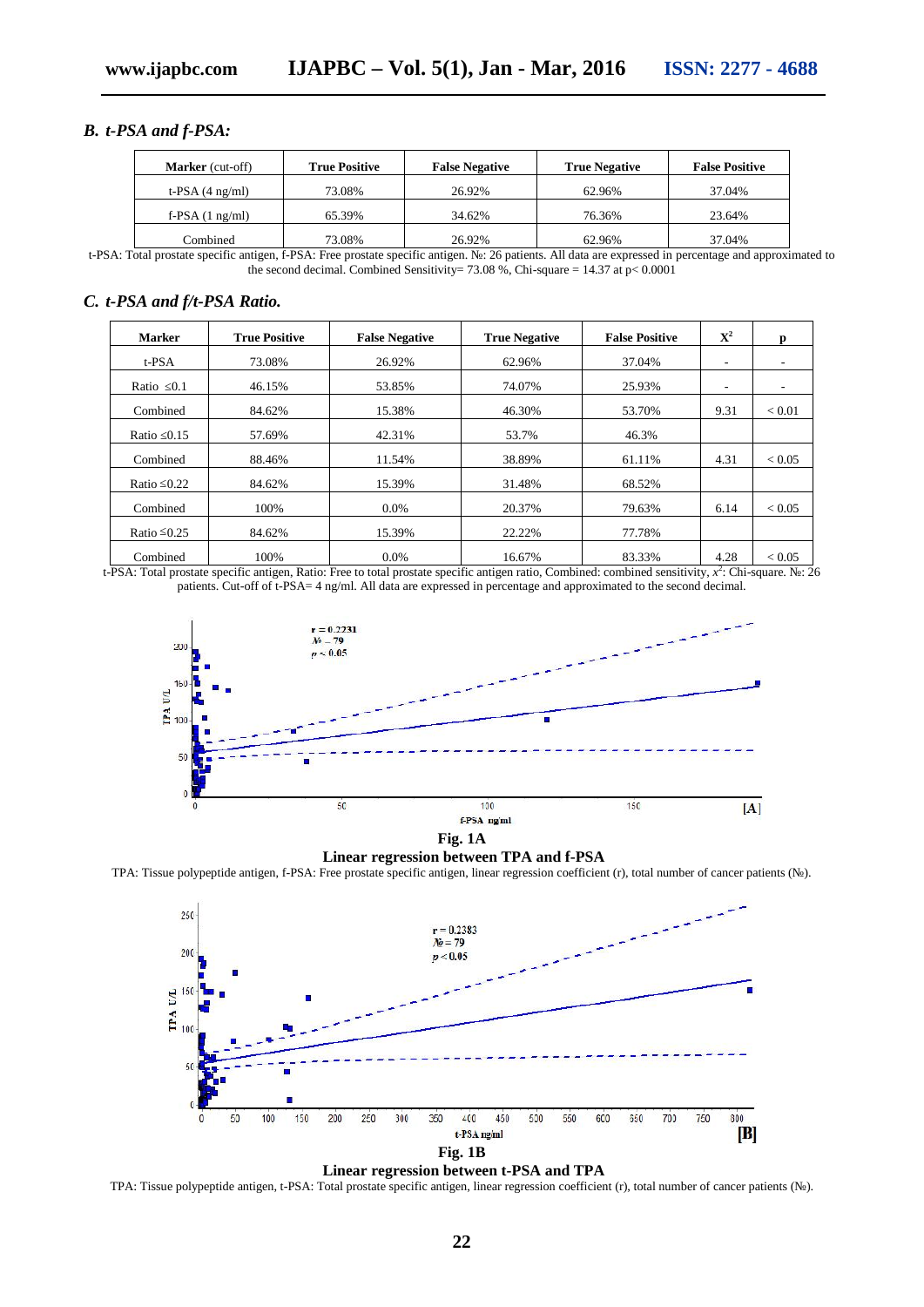

**linear regression between t-PSA and f-PSA**

t-PSA: Total prostate specific antigen, f-PSA: Free prostate specific antigen, linear regression coefficient (r), total number of cancer patients (№).



**Linear regression between f-PSA and f/t-PSA ratio.**

f-PSA: Free prostate specific antigen, f/t-PSA Ratio: Free to total prostate specific antigen ratio, linear regression coefficient (r), total number of cancer patients ( $\Box$ ).

#### **10. REFERENCES**

- 1. Torre LA, Bray F, Siegel RL, Ferlay J, Lortet- Tieulent J, Jemal A. Global Cancer Statistics, 2012. CA Cancer J Clin 2012, 65(2): 87–108.
- 2. Hashim AA, El-Ahmady O, Khaled HM, Elmazar MM, Hassen Z. Serum VEGF $_{165}$  and HGF in Egyptian Patients with Lung and Pleural Cancers. IJAPBC 2014, 3(4): 1048- 1059.
- 3. Sung JFC, Lin RS, PU Y-S, Chen Y-C, Chang HC, Lai M-K. Risk factors for prostate carcinoma in Taiwan: A case-control study in a Chinese population. Cancer 1999, 86 (3): 484- 491.
- 4. Macfarlane MT. (Eds.) Urology  $(2<sup>nd</sup>$  edition, Middle East edition). Williams & Wilkins, 428 East Preston Street, Baltimore, Maryland 21202, USA, 1995, pp 161-168.
- 5. Armenian NK, Lilienfield AM, Diamond EL. Relation between benign prostatic hyperplasia

and cancer of the Prostate: A prospective and retrospective study. Lancet 1974, 2: 115-117.

- 6. Ibrahim AS, Khaled HM, Mikhail NN, Baraka H,Kamel H. Cancer incidence in Egypt: results of the national population based cancer registry program. J Cancer Epidemiol 2014, 2014: 43797.
- 7. Groche D, Trebo R., Peters I, Pfleiderer P. Automated Cobas Core PSA Assays: sensitive, precise, and specific measurement of PSA-total and PSA-total/ PSA-free ratio. Anticancer Res 1999, 4A (19): 276-2770. Proceeding of the 9<sup>th</sup> Hamburg, Germany. Special issue edited by Klapdor, R.
- 8. Wang TY, Loor RM. Testosterone-activated RNA synthesis in isolated prostate nuclei. J Steroid Biochem 1979, 10(3): 299-304.
- 9. Wang TY, Kawagushi TP. Preliminary evaluation of measurement of serum prostate-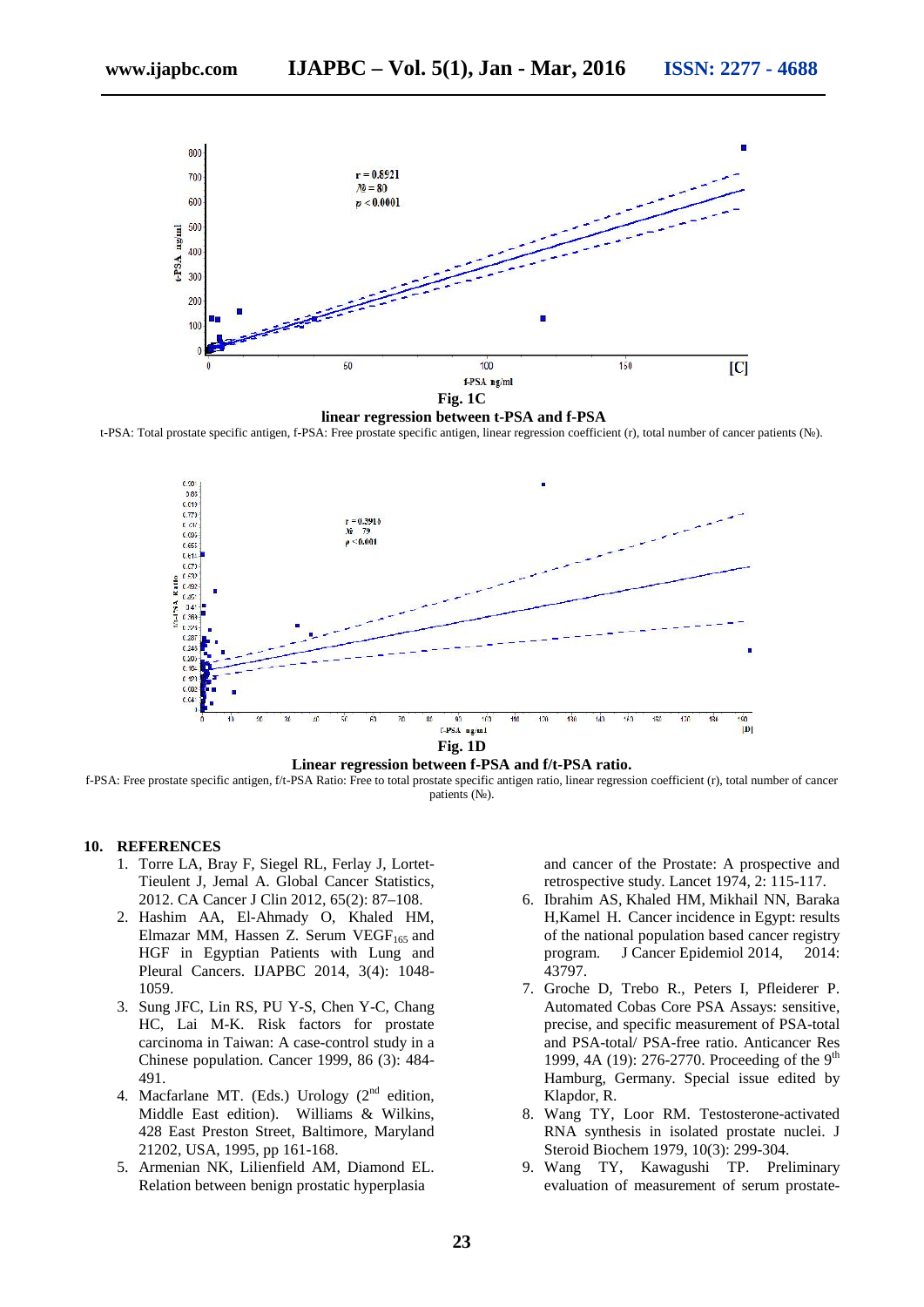specific antigen level in detection of prostate cancer. Ann Clin Lab Sci 1986, 16(6): 461- 466.

- 10. D´Amico AV, Whittington R, Malkowicz B, Schnall M, Schultz D, Cote K, Tomaszewski JE, Wein A. Endorectal magnetic resonance imaging as a predictor of biochemical outcome after radical prostatectomy in men with clinically localized prostate cancer. J Urol 2000, 164(3): 759-763.
- 11. Christensson A, Lilja H. Complex formation between protein C inhibitor and prosate specific antigen in vitro and in human semen. Eur J Biochem 1994, 220(1): 45-53.
- 12. Wood WG, Sloot E.V-D, Bohle A. The establishment and evaluation of luminescentlabeled immuno-metric assays for prostate specific antigen-alpha-1-antichymotrypsin 26 complexes in serum. Eur J Clin Chem Clin Biochem 1991; 29(12): 787-794.
- 13. Kalifa A, Abadeer NA, Mady EA, Kamal A. Evaluation of the clinical utility of tumor markers in hepatocllular carcinoma. Msc. Thesis Biochem. Dept., Fac. Science, Helwan Univ. 1998: 68-75.
- 14. Bennink R, Van Poppel H, Billen J, Decoster M, Baert L, Mortelmans L, Blanckaert N. Serum Tissue Polypeptide Antigen: Monoclonal or Polyclonal Radio-Immunometric Assay for the Follow-up of Bladder Cancer. Anticancer Res 1999, (19) 4A: 2609-2614. Proceeding of the  $9<sup>th</sup>$  Hamburg, Germany. Special issue edited by Klapdor, R.
- 15. El-Ahmady O, Halim A-B, Mansour O, Salman T. The clinical value of tissue polypeptide antigen for cancer patients: Egyptian experiences, In: Klapdor, R. (Eds.): Tumor associated antigens, oncogenes, receptors, cytokines in tumor diagnosis and therapy at the beginning of the nineties. Cancer of the breast-state and trends in diagnosis and therapy. W. Zuckschwerdt Verlag München, Bern Wien. New York.  $6<sup>th</sup>$  symposium of tumor markers Hamburg, 1992: 162-168.
- 16. Oehr P, Vogel J, Kramer M. The diagnostic significance of histological and serological traeing of TPA in cancer patients (Germany). Arzl Lab 1986, 32: 166-172.
- 17. Eble JN, Sauter G, Epstein JI and Sesterhenn IA. (Eds.) Pathology and Genetics of Tumours of the Urinary System and Male Genital Organs, World Health Organization Classification of Tumours. International Agency for Research on Cancer, (IARC). IARC Press Lyon, 2004, chapter 3: 160-215. ISBN 9283 224159
- 18. Junker R, Brandt B, Semjonow A, Erren M, Zechel C, Assmann G. The biologic lower detection limit of six ultrasensitive PSA assays. Anticancer Res 1999;19(4A):2625-2628.

Proceeding of the  $9<sup>th</sup>$  Hamburg, Germany. Special issue edited by Klapdor, R.

- 19. Akdas A, Cevik I, Tarcan T, Turkeri L, Dalaman G, Emerk K. The role of free PSA in the diagnosis of prostate cancer. Br J Urol 1997, 79: 920 – 923.
- 20. Sundstörm BE, Stigbrand TI. Two-site enzyme linked immunosorbent assay for cytokeratin 8. Int J Cancer 1990, 46(4): 411-419.
- 21. Reed R, Holmes D, Weyers J and Jones A (Edts.) Choosing and using statistical tests, in: Practical skills in biomolecular sciences, 2nd ed., Pearson Education 2003, UK: 485.
- 22. Oesterling JE, Jacobsen SJ, Chute CG, Guess HA, Girman CI, Panser LA, Lieber MM. Serum prostate-specific antigen in a community-based population of healthy men: establishment of age-specific reference ranges. JAMA 1993, 270(7): 860- 864.
- 23. Semjonow A, Albrecht W, Bialk P, Gerl A, Lamerz R, Schmid H-P, Van Poppel H. Tumor markers in prostate cancer: EGTM Recommendations. Anticancer Res 1999, (19) 4A: 2785-2802. Proceeding of the  $9<sup>th</sup>$ Hamburg, Germany. Special issue edited by Klapdor, R.
- 24. Chadha KC, Miller A, Nair BB, Schwartz SA, Trump DL, Underwood W. New serum biomarkers for prostate cancer diagnosis. Clin Cancer Investig J. 2014, 3(1):72-79.
- 25. Oesterling JE. Prosate-specific antigen: a critical assessment of the most useful tumor marker for adenocarcinoma of the prostate. J Urol 1991, 145(5): 907-923.
- 26. Haese A, Huland E, Graefen M, Huland H. Supersensitive PSA-Analysis after radical prostatectomy: A powerful tool to reduce the time gap between surgery and evidence of biochemical failure. Anticancer Res 1999, (19) 4A: 2641-2644. Proceeding of the  $9<sup>th</sup>$ Hamburg, Germany. Special issue edited by Klapdor, R.
- 27. Serel, TA, Çetin M, Delibas N, Çelik E, Tahoglu M. Effect of transrectal ultrasonography of the prostate on serum prostate- specific antigen levels and free total prostate-specific antigen ratio. Urol Clin North America 2000, 64.
- 28. Prestigiacomo AF, Lilja H, Pettersson K, Potts JM. Prospective identification of national institute of health category IV prostatitis in men with elevated prostate-specific antigen. J Urol 2000, 164(5): 1550-1553.
- 29. Wolff JM, Borchers H, Rohde D, Jakse G. Age related changes of free and total prostate specific antigen in serum. Anticancer Res 1999, (19) 4A: 2629-2632. Proceeding of the 9 th Hamburg, Germany. Special issue edited by Klapdor, R.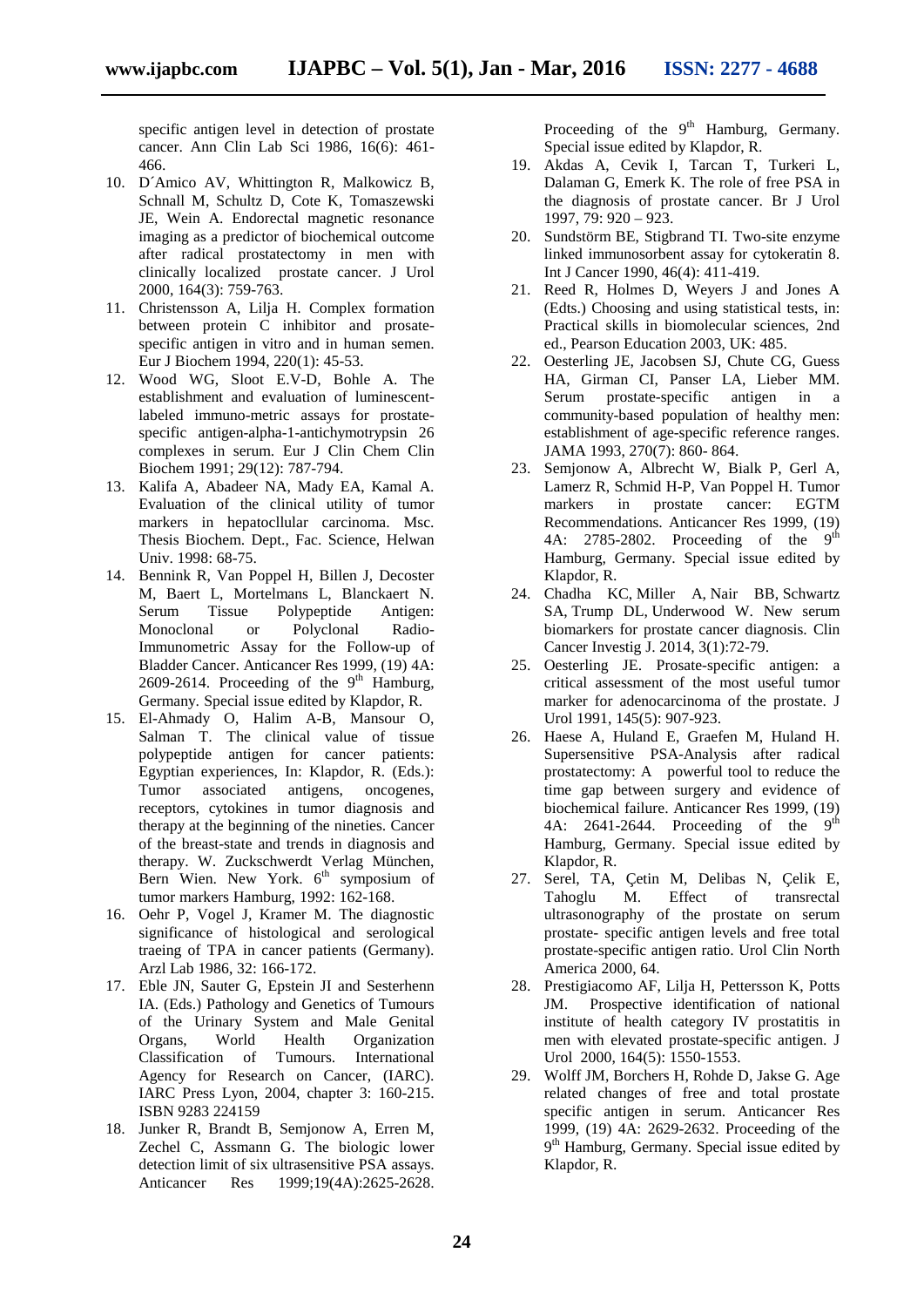- 30. Pannek J., Rittenhouse HG, Chan DW, Epstein JI, Walsh PC, Partin AW. The use of percent free prostate specific antigen for staging clinically localized prostate cancer. J Urol 1998, 159(4): 1238-1242.
- 31. Partin AW, Carter HB. The use of prostate specific antigen and free-to-total prostate specific antigen in the diagnosis of with localized protsate cancer. Urol Clin North America 1996, 23 (4): 531-540.
- 32. Stamey TA, Yang N., Hay AR. Prosate specific antigen as a serum marker for adenocarcinoma of the Prostate. N Engl J Med 1987, 317(15): 909-916.
- 33. Christensson A, Bajörk T, Nilsson O, Dahlen U, Matikainen M, Cockett A, Abrahamson P, Lilja H. Serum prosate-specific antigen complexed to 1-antichymotrypsin as an indicator of prostate cancer. J Urol 1993, 150(1): 100-105.
- 34. Partin AW, Catalona WJ, Southwick PC, Subong EN, Gasior GH, Chan DW. Analysis of percent free-to-total protsate-specific antigen for prostate cancer detection: influence of total prosate-specific antigen prostate volume and age. Urol 1996, 4 (6A): 55-61.
- 35. Luderer AA, Chen Y, Soriano TF, Kramp WJ, Carlson O, Cuny C, Sharp T, Smith W, Petteway J, Brawer MK. Measurement of the proportion of free to total prostate specific antigen improves diagnostic performance of prostate specific antigen in the diagnostic gray zone of total prostate specific antigen. Urol 1995, 46(2): 187-194.
- 36. Bangma CH, Rietbergen JBW, Kranse R, Blijenberg BG., Petterson K, Schröder FH. The free to total prostate specific antigen ratio improves the specificity of PSA in screening for prostate cancer in general population. J Urol 1997, 157(6): 2191-2196.
- 37. Morote J, Raventós CX, Lorente JA, Lopez pacios G, Encabo MA, De Torres I. Comparison of percent free prostate specific antigen and prostate specific antigen denisty as methods to enhance prostate specific antigen specificity in early prostate cancer detection in men with normal rectal examination and prostate specific antigen between 4.1 and 10 ng/ml. J Urol 1997, 158(2): 502-504.
- 38. Southwick PC, Catalona WJ, Partin AW, Slawin KM, Brawer MK, Flanigan RC, Patel A, Rjchie JP, Walsh PC, Scardino PT, Lange PH, Gasior GH, Parson RE, Loveland KG. Prediction of post radical prostatectomy, out come for stage T1C prostate specific antigen with percent free prostate specific antigen: A prospective multicenter clinical trial. J Urol 1999, 162(4): 1346-1351.
- 39. Jung K, Meyer A, Lein M, Rudolph B, Schnorr D, Loening SA. Ratio of free to total prosate-

specific antigen in serum cannot distinguish patients with prostate cancer from those with chronic inflammation of the prostate. J Urol 1998, 159(5): 1595-1598.

- 40. Thomas J, Maatman DO. Comparative analysis of fluctuation of serum tumor markers in advanced cancer of the prostate. Urol 1993, 42 (2): 672-676.
- 41. Thun MJ and Jemal A. Cancer Epidemiology, Section IV, Part II Scientific Foundation in: (Edts.) Cancer Medicine 2003, 6th ed., Kufe D.W., Pollock R.E., Weichselbaum RR, Bast RC, Gansler JrTS, Holland JF and Frei III E. Hamilton, BC Decker Inc. Canada. http://www.ncbi.nlm.nih.gov/books/bv.fcgi?rid =cmed6.TOC.
- 42. Grönberg H, Wiklund F, Damber J-E. Age specific risks of familial prostate carcinoma. Cancer 1999, 86 (3): 477-483.
- 43. Wang GW, Shen DH. Age correlates with Gleason score in patients with prostate adenocarcinoma. Zhonghua Nan Ke Xue 2015, 21 (2):140-3.
- 44. Dalkin BL, Ahmann FR, Kopp JB. Prosate specific antigen in men older than 50 years without clinical evidence of prostatic carcinoma. J Urol 1993, 150(6): 1837-1839.
- 45. Robles JM, Morell AR, Redorta JP. Clinical behavior of prostate-specific antigen and prostatic acid phosphatase: A comparative study. Eur Urol 1988, 14(5): 360-366.
- 46. Arcangeli CC, Ornstein DK, Keetch DW, Andriole GL. PSA as a screening test for prostate cancer: The United States experience. Urol Clinics North America 1997, 24 (2): 299- 306.
- 47. Babaian RJ, Kojima M, Ramirez EI, Johnston D. Comparartive analysis of PSA and its indexes in the detection of prostate cancer. J Urol 1996, 156(2):432-437.
- 48. Rietbergen JBW, Kranse R, Kirkels WJ, De Koning HJ, Schroder FH. Evaluation of prostate-specific antigen, digital rectal examination and transrectal ultrasonography in population-based screening for prostate cancer: Improving the efficiency of early detection Br J Urol 1997, 79 suppl (1): 57-63.
- 49. Chen Y-T, Luderer AA, Thiel RP, Carlson G, Cuny CL, Soriano TF. Using proportions of free prostate-specific antigen, age, and total prostate-specific antigen to predict the probability of prostate cancer. Urol 1996, 47(4): 51 8-524.
- 50. Catalona WJ, Smith DS, Wolfert RL, Wang TJ, Rittenhouse HG, Ratliff TL, Nadler RB. Evaluation of percentage of free serum prostate antigen to improve specificity of prostate cancer screening. JAMA 1995, 274(15): 1214- 1220.